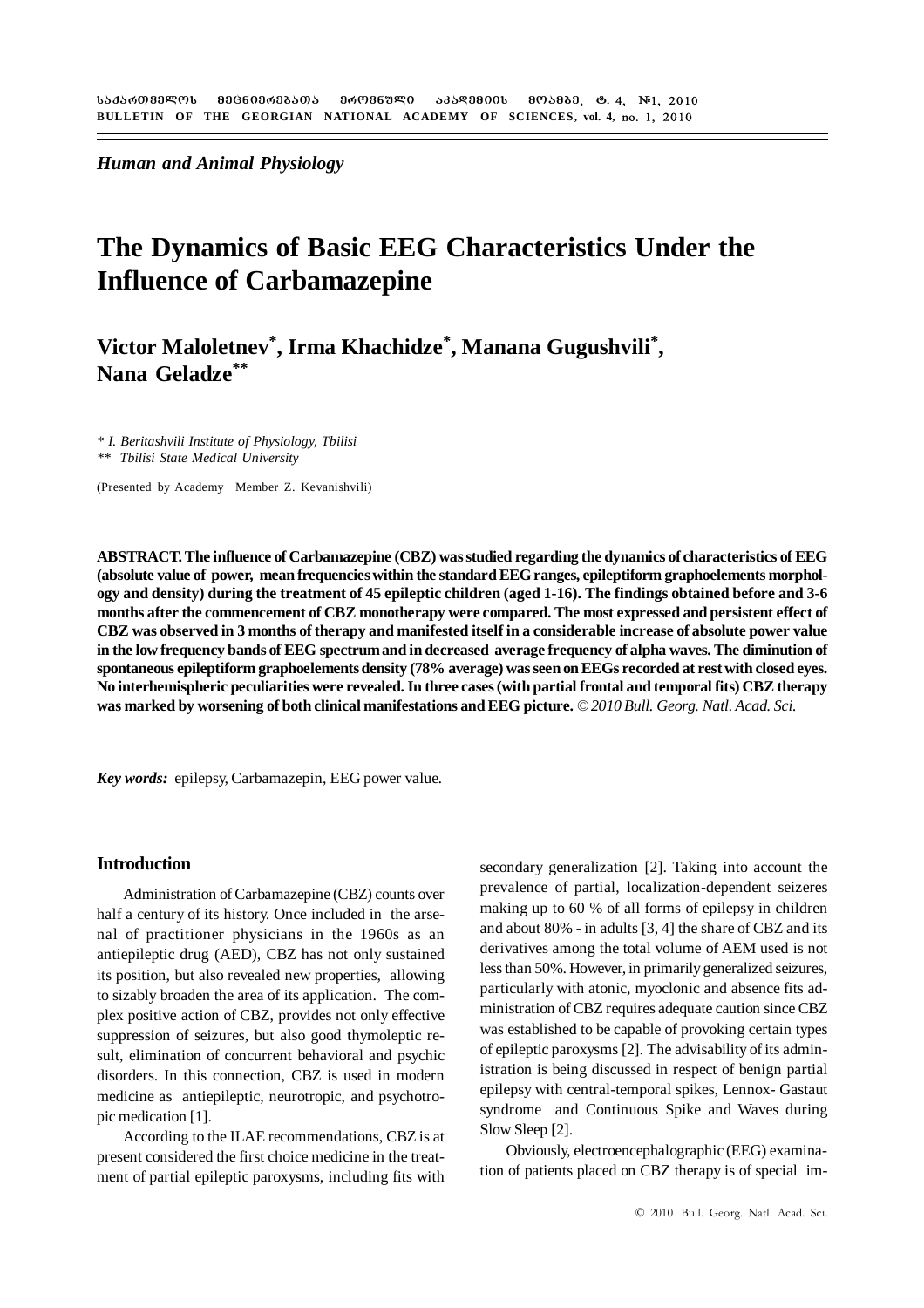portance due to this ability of medication: the administration of CBZ and its derivates should be scheduled with due regard to the form of epilepsy, specificity of individual EEG, EEG dynamics and clinical manifestation during the treatment. In this light, the aim of the present work was to study the dynamics of EEG characteristics in epileptic children at different stages of CBZ monotherapy.

#### **Material and Methods**

**Patients***.* Subjects with partial seizures, with or without secondary generalization were drawn from a pool of patient clinics of the Department of Pediatric Neurology of the Medical University of Tbilisi. The present study included 45 children (details are presented in Table.1).

All patients have the history of partial seizures with or without secondary generalization with at least two seizures in 6 months prior to entry into the study.

The dosage (in monotherapy) was defined by the physician-in-charge, individually reckoned on the basis of mean daily dose 20 mg per 1kg of the body weight.

**EEG Recording and Methods of Analysis.** All the patients underwent three-fold recording of the EEGs: at first visit, before the administration of AED, in 3-4 and 6-8 months after the commencement of the treatment. In children aged 1-3 the EEG recordings were carried out during natural sleep. In patients over 3 years of age the recordings were performed in relaxed wake state. The rhythmic photostimulation (ranging 3-27 Hz) , hyperventilation (3 min), and breath hold (15-25 sec) after hyperventilation being used as functional tests.

#### Table 1.

Characteristics of the contingent

| Age (years)                     |              |  |  |  |  |  |  |  |  |  |
|---------------------------------|--------------|--|--|--|--|--|--|--|--|--|
| Range                           | $1 - 16$     |  |  |  |  |  |  |  |  |  |
| Mean $(SD)$                     | $7.6 + 3.20$ |  |  |  |  |  |  |  |  |  |
| Males                           | 21           |  |  |  |  |  |  |  |  |  |
| Females                         | 24           |  |  |  |  |  |  |  |  |  |
| <b>Seizure types</b>            |              |  |  |  |  |  |  |  |  |  |
| Simple partial                  | 9            |  |  |  |  |  |  |  |  |  |
| Complex partial                 | 13           |  |  |  |  |  |  |  |  |  |
| Partial secondarily generalized | 23           |  |  |  |  |  |  |  |  |  |
| <b>EEG</b> findings             |              |  |  |  |  |  |  |  |  |  |
| Abnormal                        | 11           |  |  |  |  |  |  |  |  |  |
| Focal                           | 28           |  |  |  |  |  |  |  |  |  |
| Generalized                     | 6            |  |  |  |  |  |  |  |  |  |

EEG signals were recorded using a set of 19 scalp electrodes (according to the International 10–20 system) and amplified and filtered by digital encephalograph ENCEPHALAN 131-03, professional version, "MEDICOM" (Russia). The pass band of the amplifiers 0.5-100 Hz, notch filter- 50 Hz. The signals from each input electrode were digitized in online regime with the frequency discreditation 256 Hz with the resolution of 12 bits. Electrode (Ag/AgCl) specific resistance was not higher than  $5K\Omega$ .

For each child, 20 artifact-free EEG epochs (at rest, with open and closed eyes, during functional exertion and 20 sec after their termination) each of 9 s duration were selected for spectral analysis to calculate spectral power.

Visual analysis of EEG for the evaluation of the specificity of the background activity (focal and/or generalized slow waves, morphology of epileptiform elements, the spike density and the number of paroxysmal bursts discharges) was performed before the quantitative assessment.

A fast Fourier transformation algorithm of signal processing was used to obtain the power spectrum of each lead. For the statistical evaluation of the EEG phenomena were calculated within 6 frequency bands: delta (0.5-4.0 Hz), theta-1(4.0-6.0 Hz), theta-2 (6.0-8.0 Hz), alpha (8-13 Hz), beta-1 (13-24 Hz), beta-2 (24-50.8 Hz). The following quantitative characteristics of EEGs were analyzed: absolute values of the power spectra (AVP), the limits of the spectrum, median values of the frequency power.

**Statistical analysis**. Wilcoxon's test was applied to determine the probabilities in all the groups in power spectra. Each of the frequency bands was analyzed separately. Statistical calculations were preformed using Biostat. For all the analyses, we took the two-tailed significance ( $p < 0.05$ ).

### **Results**

The main results obtained from the qualitative analysis of the EEG dynamics at different stages of CBZ administration are demonstrated in Fig.1.

The analysis of total AVP dynamics reveals a reliable elevation of this index in parietal and, especially, occipital recordings 3 months after the beginning of the treatment. The frontal and central regions showed a similar picture, though it was less expressed and did not reach the reliability level. This elevation remained even 6 months after the beginning of CBZ consumption, having a slight tendency to decrease mainly in occipital recordings. However, at all the stages of the treatment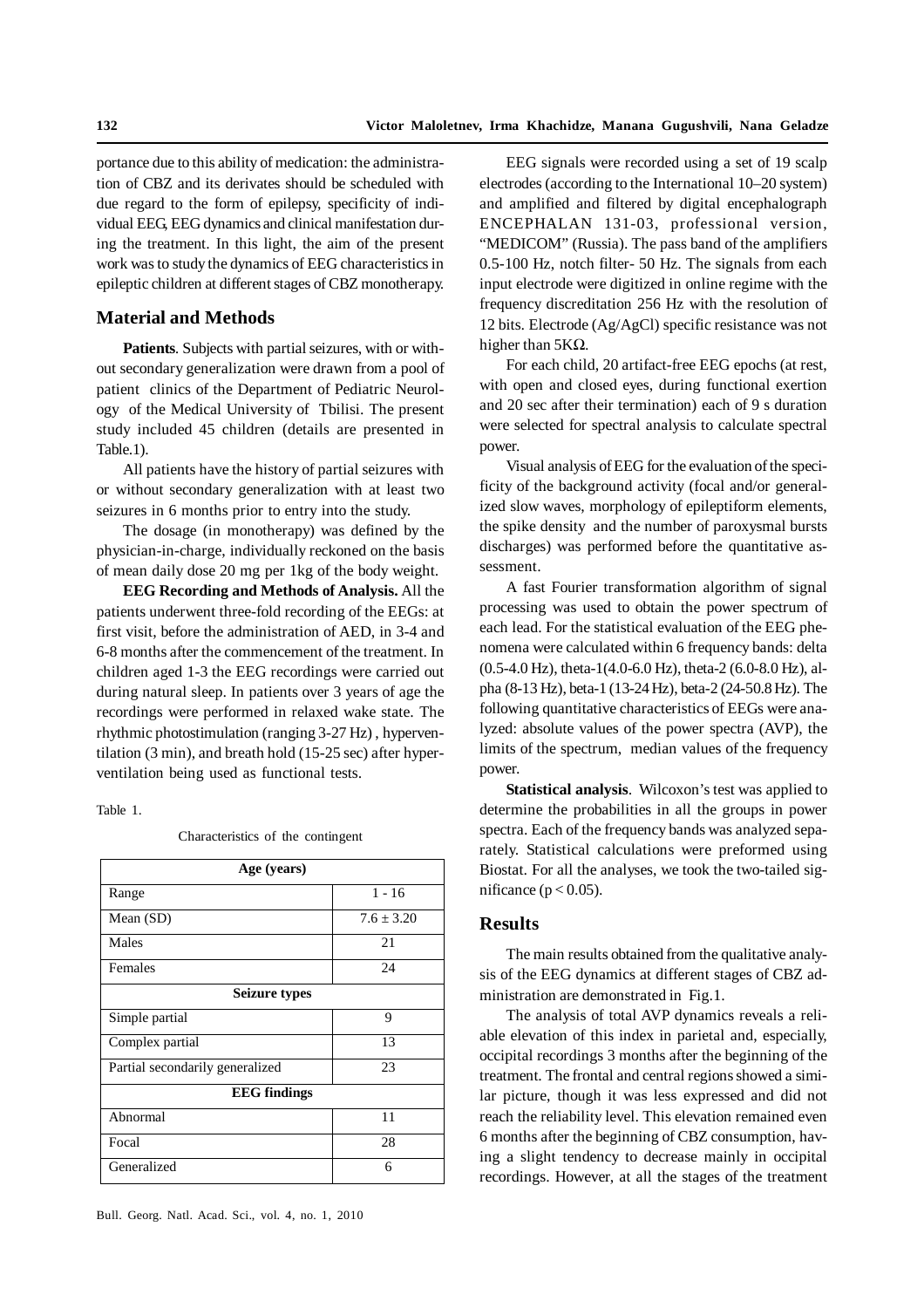AVP indices preserved higher values than those before the therapy.

The spectral analysis of AVP dynamics showed that the increase in total values of this index is caused mainly by the growth proportion of low frequency wave ranges in the common EEG pattern. Increase in the activity of both delta and theta ranges was observed, being better pronounced in the theta frequency range. In turn, the analysis of the activity dynamics in theta sub-ranges (Table 2, theta-1, theta-2) revealed the primary augmentation of the quantity of waves in theta-2 zone. Similarly to the total AVP, the theta-range indices of AVP tended to decrease in 6 months (compared to those of month 3) of the extension of CBZ consumption, however kept exceeding the initial indices, recorded before the commencement of the treatment. Almost in all the children investigated an obvious increase in the AVP of alpha activity was also found (Table 2, alpha). This increase was particularly demonstrative in occipital zones, however also seen in central, parietal and temporal zones. It reached maximal values in the 3rd month after the commencement of CBZ consumption. The fact has to be emphasized that along with the increase of AVP in alpha range there was also a decrease in mean frequency of alpha rhythm against the background of CBZ therapy. Individual changes of the power and average-frequency alpha activity were rather variable. The decrease in the average alpha frequency > 0.5 Hz was observed in 10 of 32 patients; in the rest of the patients this deceleration did not exceed 0.5 Hz , though remained during the entire course of the investigations, being mostly pronounced in the occipital zone.

Alteration of AVP and frequency characteristics of the activity in beta spectrum (Table 2, beta-1, beta-2)



shaded columns - 6 months after the commencement of the treatment. X-axis - EEG leads: F-frontal, C - central, T - temporal, O - occipital, P- parietal regions of the brain cortex. Y - axis- power spectrum -  $\mu V^2$ s.

did not show any steady dynamics, revealing different features at a particular recording. For example, in frontal central and temporal zones, the growth of the activity power was observed after 3 months of CBZ therapy within beta-1 range (Table 2, beta-1). However this index decreased in month 6 of the therapy and reached initial levels, occasionally being even lower. Apparently different was the dynamics of this range of the activity in parietal and occipital zones: in parietal regions AVP continued to elevate during the entire course of the investigation, while in occipital areas after the initial decrease in month 3 the elevation of this index was seen in month 6 of the treatment.

Dynamics of beta-2 range activity (Table 2, beta-2) in frontal, central and temporal zones coincided with that of beta-1 range but, in contrast, revealed a significant decrease in the parietal zone in month 6 of the observation. The functional significance of this type dynamics in this spectrum is not quite clear.

The described AVP dynamics changes were analogous in both hemispheres – i.e. no interhemispheric specificity was seen in the activity dynamics of the analyzed frequency ranges (Table 2).

The qualitative analysis revealed that against the background of CBZ therapy, there was a decrease in the density (78 % average compared to the primary recordings) of spontaneous epileptiform graphoelements as well as spontaneous generalized epileptiform bursts (82% average) in the EEGs recorded at rest with closed eyes. Complete normalization of the EEG at rest was recorded in 39 % of patients after 3 months and in 47 % of patients after 6 months of the commencement of the treatment. A certain decrease in the patients' response to functional tests - i.e. reduction of the number of generalized paroxysmal interictal and especially ictal type bursts against the background of rhythmic photostimulation and hyperventilation was seen. This decrease was clearly expressed during the comparison of initial data and those recorded in month 3 of the commencement of the treatment. The comparison of the recordings obtained in month 3 and 6 showed that these differences became expressed to a lower degree, not reaching, in a number of cases, the levels of reliability.

It is worth noting that, during CBZ therapy, in three cases (children under 8 with partial frontal seizures - 2, partial temporal seizures - 1) a worsening of clinical and EEG manifestations of the disease was observed: more frequent seizures, appearance of fits with secondary generalization. In all these patients the presence in the initial EEG of periodic spontaneous generalized bursts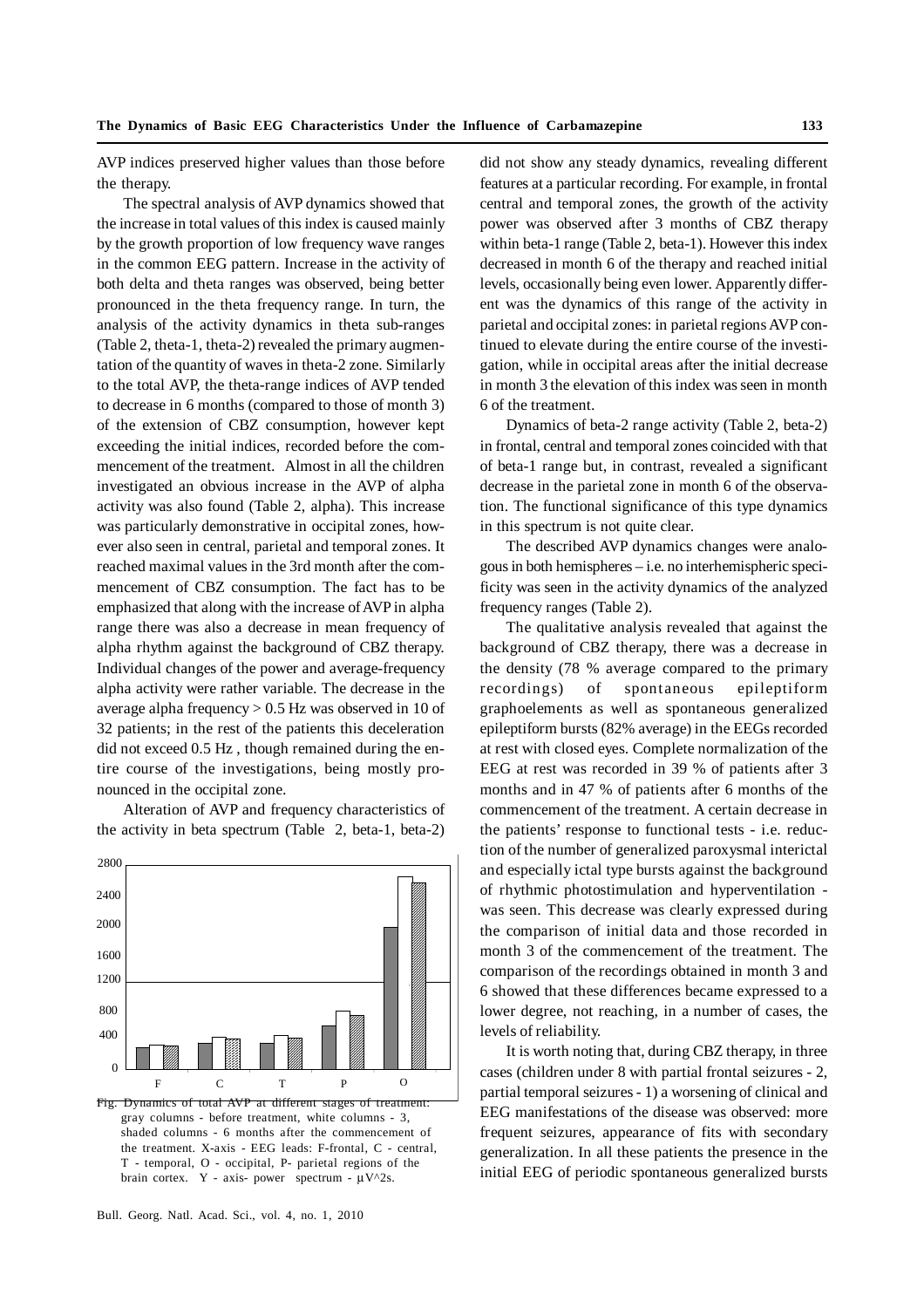Table 2.

Spectral analysis of dynamics of AVP at different stages of treatment.

|  |  | I – First visit (background), $II - 3$ and $III - 6$ months |  |  |  |  |  |  |  |
|--|--|-------------------------------------------------------------|--|--|--|--|--|--|--|
|--|--|-------------------------------------------------------------|--|--|--|--|--|--|--|

|                | <b>DELTA</b> |              | THETA <sub>1</sub> |            |              | THETA <sub>2</sub> |            |              | <b>ALPHA</b> |            |              | <b>BETA1</b> |           |              | <b>BETA2</b> |           |              |           |
|----------------|--------------|--------------|--------------------|------------|--------------|--------------------|------------|--------------|--------------|------------|--------------|--------------|-----------|--------------|--------------|-----------|--------------|-----------|
|                | I            | $\mathbf{I}$ | IΠ                 | I          | $\mathbf{I}$ | III                | Ī          | $\mathbf{I}$ | III          | I          | $\mathbf{I}$ | III          | I         | $\mathbf{I}$ | III          | T         | $\mathbf{I}$ | III       |
| $F_1$          | 347.6        | 466.7        | 487.1              | 109.0      | 115.3        | 134.5              | 38.7       | 86.5         | 84.8         | 60.3       | 44.4         | 58.8         | 19.7      | 12.5         | 18.4         | 21.7      | 6.8          | 10.1      |
|                | ±42.1        | ±38.7        | $\pm 31.4$         | ±21.7      | ±19.4        | $\pm 20.2$         | ±10.4      | $\pm 18.3$   | $\pm 19.8$   | ±14.4      | $\pm 12.3$   | ±14.2        | $\pm 4.7$ | ±4.1         | ±4.9         | $\pm 8.1$ | $+2.2$       | $\pm 2.5$ |
| F <sub>2</sub> | 319.0        | 551.1        | 598.7              | 99.6       | 102.3        | 115.7              | 41.3       | 93.0         | 99.6         | 55.7       | 49.8         | 49.9         | 17.8      | 14.9         | 17.4         | 20.8      | 5.8          | 9.4       |
|                | $\pm 38.5$   | $\pm 36.4$   | $\pm 36.1$         | $\pm 20.7$ | $\pm 20.8$   | $\pm 18.3$         | $\pm 11.3$ | ±17.6        | ±19.5        | $\pm 15.7$ | ±12.8        | $\pm 11.8$   | ±4.4      | ±4.7         | $\pm$ 5.1    | ±7.9      | $\pm 2.0$    | ±1.8      |
| F <sub>3</sub> | 186.8        | 395.1        | 398.1              | 66.8       | 123.7        | 124.2              | 46.1       | 107.7        | 103.1        | 89.2       | 81.1         | 90.6         | 20.4      | 15.6         | 18.1         | 15.6      | 6.8          | 7.4       |
|                | $\pm 20.3$   | $\pm 18.4$   | $\pm 19.9$         | $\pm 15.1$ | ±19.4        | $\pm 22.7$         | ±12.3      | $\pm 18.8$   | ±17.4        | ±16.4      | ±16.1        | $\pm 17.4$   | $\pm$ 5.5 | ±4.8         | $\pm$ 5.5    | $\pm 3.3$ | $\pm 3.1$    | $\pm 2.1$ |
| $F_4$          | 157.6        | 441.8        | 388.5              | 55.6       | 108.1        | 123.1              | 44.0       | 105.2        | 106.9        | 87.3       | 75.8         | 81.4         | 20.0      | 14.9         | 18.8         | 14.2      | 5.3          | 8.1       |
|                | $\pm 22.5$   | $\pm 21.1$   | $\pm 23.8$         | ±16.4      | $\pm 21.1$   | $\pm 20.4$         | $\pm 14.7$ | ±17.2        | $\pm 19.1$   | $\pm 16.1$ | ±17.7        | $\pm 18.3$   | $\pm 6.1$ | $\pm 3.9$    | $\pm$ 5.6    | $\pm 3.1$ | $\pm 2.8$    | $\pm 3.1$ |
| $C_3$          | 130.3        | 284.2        | 311.2              | 57.0       | 121.7        | 124.1              | 42.2       | 193.6        | 194.1        | 86.9       | 123.2        | 128.4        | 19.0      | 15.7         | 17.4         | 13.6      | 6.4          | 7.7       |
|                | $\pm 19.5$   | ±24.4        | ±18.9              | $\pm 11.6$ | ±13.4        | $\pm 17.8$         | ±9.4       | ±19.4        | $\pm 15.1$   | ±17.8      | ±19.4        | $\pm 18.8$   | $\pm 9.3$ | $\pm 8.8$    | $\pm 8.9$    | $\pm 3.2$ | $\pm 2.1$    | $\pm 2.1$ |
| $C_4$          | 124.9        | 270.3        | 300.9              | 44.3       | 114.1        | 132.1              | 36.5       | 192.1        | 198.3        | 85.3       | 129.9        | 122.8        | 16.6      | 14.3         | 16.1         | 14.0      | 5.7          | 7.9       |
|                | $\pm 19.7$   | $\pm 20.1$   | $\pm 19.1$         | $\pm$ 13.2 | $\pm 13.8$   | $\pm 15.1$         | $\pm 10.3$ | $\pm 17.9$   | ±21.4        | $\pm 18.1$ | ±17.9        | $\pm 19.1$   | $\pm 9.8$ | ±7.9         | ±9.4         | $\pm 3.3$ | $\pm 2.7$    | $\pm 2.8$ |
| P <sub>3</sub> | 118.8        | 397.2        | 436.1              | 47.5       | 100.3        | 98.8               | 46.9       | 239.2        | 234.7        | 100.9      | 113.3        | 122.2        | 18.9      | 22.0         | 24.1         | 9.3       | 6.1          | 7.7       |
|                | $\pm 20.4$   | $\pm 23.2$   | ±25.4              | $\pm$ 11.9 | $\pm 15.3$   | ±15.8              | $\pm 9.2$  | ±19.9        | ±19.9        | ±18.6      | $\pm 18.8$   | ±16.4        | $\pm 8.1$ | $\pm 8.8$    | ±9.9         | $\pm 1.9$ | ±1.4         | $\pm 1.9$ |
| $P_4$          | 115.1        | 415.7        | 411.1              | 39.8       | 121.8        | 118.4              | 48.9       | 261.6        | 222.2        | 107.5      | 123.3        | 130.4        | 18.4      | 22.7         | 26.1         | 10.7      | 5.9          | 7.1       |
|                | $\pm 25.1$   | $\pm 22.8$   | $\pm 23.3$         | $\pm$ 13.3 | $\pm 14.7$   | ±14.9              | $\pm 10.1$ | $\pm 18.9$   | $\pm 16.7$   | ±19.2      | $\pm 17.3$   | $\pm 18.3$   | ±7.6      | $\pm 8.1$    | $\pm 10.1$   | $\pm 1.7$ | $\pm 1.3$    | $\pm 1.5$ |
| O <sub>1</sub> | 146.4        | 326.4        | 334.2              | 61.5       | 156.4        | 166.2              | 81.6       | 280.8        | 220.5        | 140.5      | 184.1        | 189.3        | 23.4      | 15.9         | 20.1         | 9.3       | 6.4          | 7.3       |
|                | $\pm 22.6$   | $\pm 25.1$   | ±28.5              | $\pm 16.1$ | $\pm 20.4$   | $\pm 20.9$         | $\pm 13.8$ | $\pm 20.4$   | $\pm 25.2$   | ±12.5      | ±12.8        | ±13.5        | $\pm 8.4$ | $\pm 8.3$    | $\pm 7.3$    | $\pm 1.1$ | ±1.1         | $\pm 1.3$ |
| O <sub>2</sub> | 165.4        | 352.4        | 323.9              | 49.2       | 144.1        | 153.1              | 92.9       | 284.6        | 239.6        | 135.1      | 195.7        | 179.8        | 22.6      | 15.0         | 20.4         | 10.1      | 5.7          | 7.3       |
|                | $\pm 19.8$   | $\pm 26.4$   | ±27.2              | $\pm 17.1$ | $\pm 18.7$   | $\pm 18.1$         | ±14.1      | ±18.9        | $\pm 21.6$   | $\pm 13.2$ | $\pm 13.9$   | ±16.4        | ±7.7      | $\pm 8.9$    | $\pm 8.3$    | $\pm 0.8$ | $\pm 1.0$    | ±1.4      |
| $T_3$          | 110.5        | 208.8        | 237.1              | 47.3       | 99.4         | 102.4              | 37.7       | 108.4        | 104.1        | 61.3       | 83.7         | 91.4         | 18.4      | 13.8         | 16.6         | 8.2       | 5.9          | 7.4       |
|                | $\pm 13.6$   | $\pm 20.1$   | $\pm 21.1$         | $\pm$ 13.1 | $\pm 18.5$   | $\pm 18.9$         | $\pm 10.3$ | $\pm 18.8$   | $\pm 19.7$   | $\pm 11.3$ | $\pm 13.2$   | ±13.6        | $\pm 6.1$ | $\pm 6.6$    | $\pm$ 5.8    | $\pm 0.7$ | $\pm 0.8$    | $\pm 0.7$ |
| $T_4$          | 94.9         | 213.7        | 278.4              | 37.4       | 95.8         | 115.9              | 34.5       | 109.9        | 102.4        | 62.9       | 89.1         | 89.5         | 16.6      | 15.4         | 16.9         | 9.6       | 5.4          | 8.1       |
|                | ±12.8        | $\pm 17.4$   | $\pm 23.1$         | ±14.4      | $\pm 19.7$   | $\pm 10.4$         | $\pm 13.1$ | ±15.9        | $\pm 16.6$   | $\pm 10.9$ | $\pm 13.8$   | ±11.9        | $\pm 6.9$ | ±5.9         | $\pm 6.1$    | $\pm 0.8$ | $\pm 0.6$    | $\pm 0.6$ |
| $T_{5}$        | 164.0        | 264.4        | 260.9              | 44.5       | 92.1         | 99.4               | 38.7       | 110.8        | 107.9        | 71.8       | 83.6         | 87.4         | 19.4      | 15.3         | 20.1         | 11.4      | 5.6          | 6.3       |
|                | ±19.4        | $\pm 22.1$   | $\pm 20.8$         | $\pm$ 11.9 | $\pm 16.5$   | ±14.8              | $\pm 11.8$ | ±15.8        | ±17.5        | ±9.9       | $\pm 10.9$   | $\pm 13.3$   | ±7.1      | $\pm 6.3$    | $\pm 6.7$    | $\pm 0.8$ | $\pm 0.7$    | $\pm 0.6$ |
| $T_6$          | 157.1        | 284.9        | 269.3              | 31.3       | 96.3         | 92.4               | 29.7       | 109.2        | 106.4        | 75.6       | 94.1         | 92.9         | 18.3      | 14.7         | 20.8         | 12.5      | 5.2          | 6.1       |
|                | ±17.9        | $\pm 25.1$   | $\pm 22.6$         | ±12.5      | ±18.2        | $\pm 18.2$         | ±13.8      | ±16.0        | ±19.8        | $\pm 10.5$ | ±11.2        | $\pm 14.7$   | ±7.3      | ±7.1         | $\pm$ 5.5    | $\pm 0.6$ | $\pm 0.8$    | $\pm 0.8$ |

of sharp waves and peak-wave discharges was observed.

## **DISCUSSION**

On the whole, our results are in agreement with those obtained by other authors studying the influence of CBZ on EEG characteristics [5, 6]: during the treatment of children suffering from partial epilepsy with CBZ EEG undergoes a number of regular changes, the most consistent being the deceleration of the background EEG activity and decrease in the mean frequency of the alpha rhythm. According to the results shown in Table 2 this deceleration arises at the expense of the augmentation of mean- and high- amplitude activity of the low frequency range, predominantly in the parietal and occipital zones of the brain cortex. No interhemispheric differences in CBZ action were revealed.

This fact is interest-inducing, since CBZ is the only medication, among the variety of the AEDs currently used, to act on the baseline EEG characteristics in such a way [7, 8]. The neurophysiological mechanisms underlying this effect (especially, as regards the effect of alpha rhythm deceleration) are not known. The inference may be made that in this aspect this drug shows some resemblance to the benzodiazepine group preparations [9]. Such a special feature of CBZ allows to suggest that its anti-epileptic effect happens via neurophysiological and molecular mechanisms that at least partly differ from the action mechanisms of other pharmacological groups of AEDs - and from Valproate Acid derivatives in the first place. This suggestion may be favored by the study results of Liu et al., 2006 [10] showing that at the thalamic level CBZ can activate GABAa receptors of neuronal membranes, which has not been seen during the treatment with other antiepileptic drugs. It was shown also that lamotrigine, carbamazepine and phenytoin differentially alter extracellular levels of 5-hydroxytryptamine, dopamine and amino acids [11].

Apparently, it is not inconceivable that these traits are plausible reasons of the worsening effect of CBZ in certain forms of epileptic fits. In our investigations we also observed exacerbation of the disease in three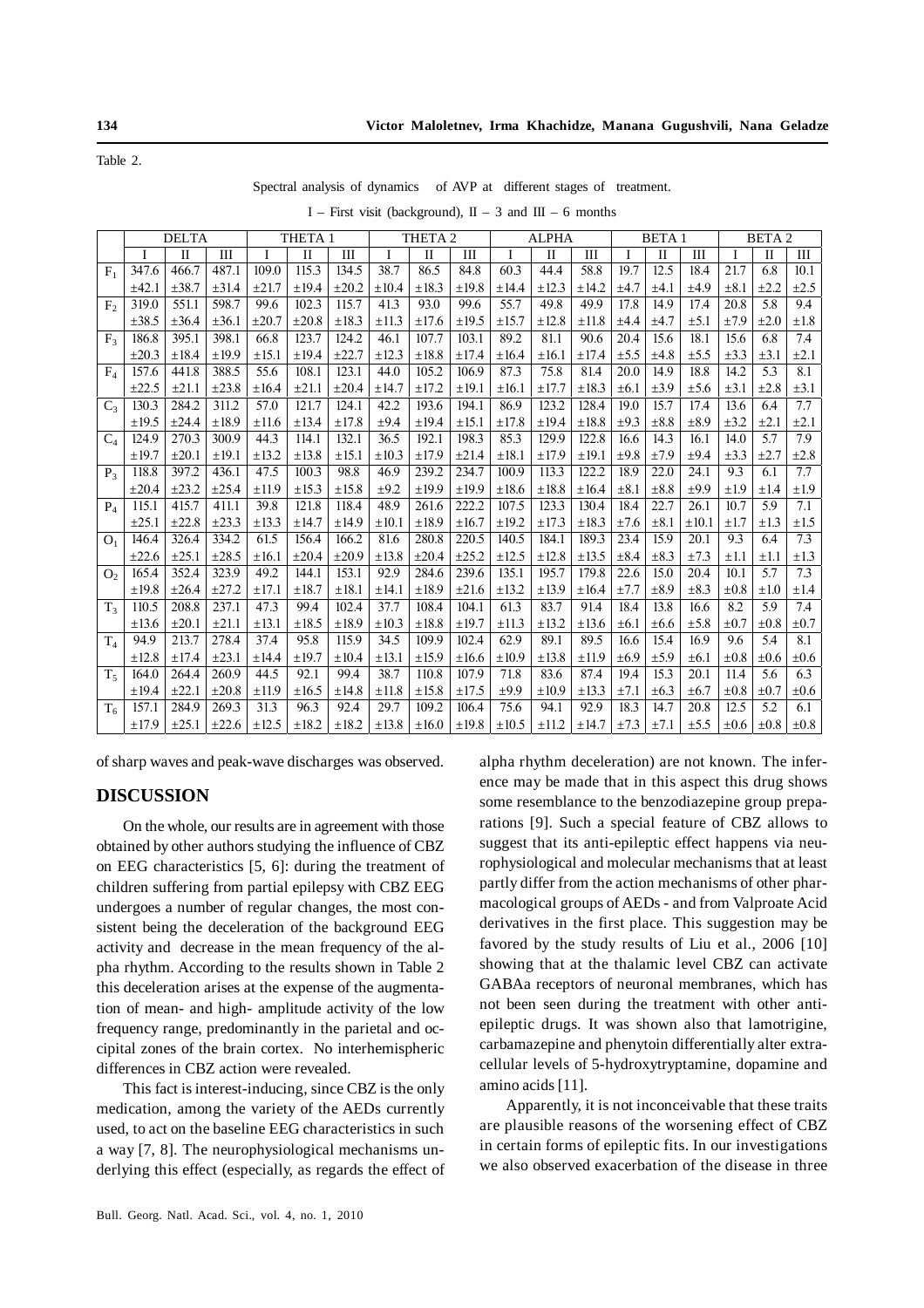patients (6.6% of the cases). It is supposed that with absence seizures, where the basic mechanism is the thalamic pacemaker, CBZ is capable of acting on neuronal structures of the thalamic ventro-basal nucleus [10]**.** In this connection, we have to underline that we observed worsening of the course of the disease in patients with partial frontal and temporal seizures. Patients with absence seizure were not involved in the study for the clear reason that CBZ is not recommended for absence epileptics [2]. Therefore the mechanism proposed by Liu et al., 2006 [10] could hardly account for the effect we have observed. Kochen et al., 2002 [12] also doubt that this mechanism explains exacerbation of the fits in some cases during CBZ therapy. These authors report that intensity of the fits increased not only in the patients with generalized forms of epilepsy but also in adults and children suffering from partial fits, which complies with our results. Thus, it only can be established at present that in cryptogenic frontal epilepsy with generalized bursts of peak-wave discharges and benign rolandic epilepsy with diffuse interictal sharp waves and the discharges of the "sharp wave-slow wave complexes" there is a risk of a negative effect of CBZ. The issue whether the negative effect of CBZ is largely related to the types of seizures (generalized or partial) , or whether the main significance should be ascribed to the morphology of dominating epileptiform elements (i.e. spike discharges, peak-wave complexes) remains topical [13]. Thereupon it is significant that in three of our patients with aggravation of the epileptic attacks the presence in the initial EEG of periodic spontaneous generalized bursts of sharp waves and peak- wave discharges was observed.

On the other hand, it has to be remembered that the cases with exacerbation in the course of the disease are

observed not only with CBZ therapy: in an approximately comparable number of cases this effect was described under the administration of all currently widely used AEDs [14]. Apparently, we have to admit that our knowledge of pharmacological and neurophysiological mechanisms of the antiepileptic action of AEDs is far from being complete.

A certain interest may lie in the fact found in our studies – the lack of reliable enough slowing down of baseline EEG rhythmicity and decrease in the intensity of epileptiform EEG elements (the spike density , and the number of paroxysmal bursts discharges) when we compared the results obtained after 3 and 6 months of CBZ administration in the examined patients. Taking into account that all the patients were treated with standard doses of CBZ, this fact is likely to suggest that in the cases where no clear clinical and/or EEG – effect is observed after three months of the start of CBZ therapy, alteration of further treatment strategy (CBZ dosage as well as shifting from mono to complex therapy or even replacement of AED) should be discussed.

### **CONCLUSION**

The results obtained allow us to conclude that the use of any type of AED should be accomplished with maximal caution and under regular EEG control. The necessity of such control is due to the fact that in some cases worsening of EEG findings was revealed before the onset of clinical signs of exacerbation of the patient's state. Based on our results, such a control must be performed not rarer than once in three months.

At the same time the cases with negative effect of CBZ should not be considered as a reason for unconditional rejection of this drug, since, as noted in the Introduction, its positive influence in many respects outweighs the probability of its negative action.